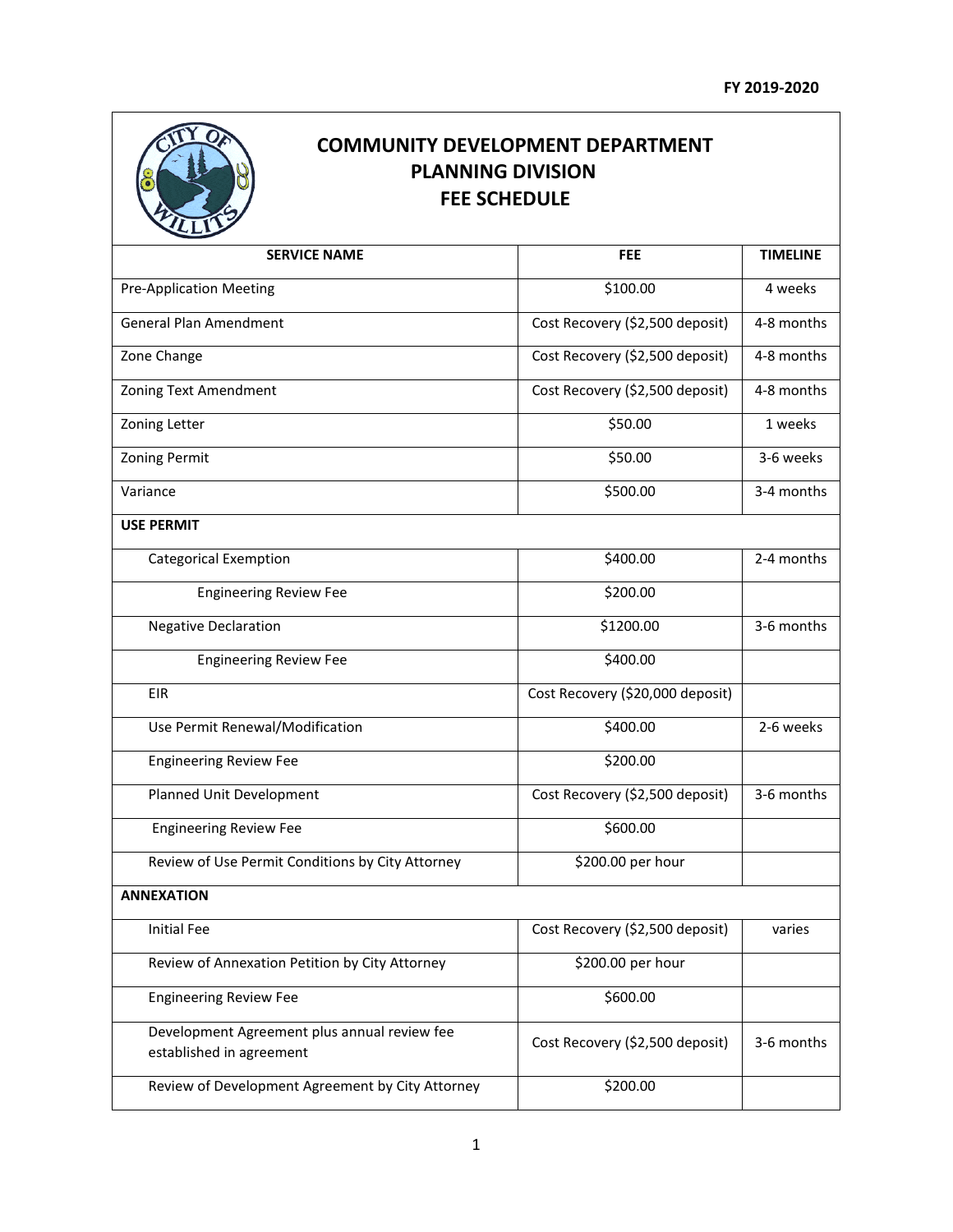| <b>Engineering Review Fee</b>                                                       | \$200.00                        |             |  |  |
|-------------------------------------------------------------------------------------|---------------------------------|-------------|--|--|
| <b>Development Agreement Modifications</b>                                          | Cost Recovery (\$2,500 deposit) | 3-6 months  |  |  |
| Review of Modification by City Attorney                                             | \$200.00 per hour               |             |  |  |
| <b>Density Bonus</b>                                                                | \$1000.00                       | 3-6 months  |  |  |
| Preparation of Density Bonus Agreement by City<br>Attorney                          | \$200.00 per hour               |             |  |  |
| <b>SPECIAL PLANNING COMMISION MEETING</b>                                           |                                 |             |  |  |
| <b>Initial Fee</b>                                                                  | \$500.00                        |             |  |  |
| <b>Additional Fee</b>                                                               | \$50.00 per hour                |             |  |  |
| <b>SITE PLAN REVIEW</b>                                                             |                                 |             |  |  |
| Minor Review (1 unit residential)                                                   | \$100.00                        | 1-2 weeks   |  |  |
| 2 to 4 Units Residential, Commercial, Office or Industrial<br><2,000 square feet    | \$200.00                        | 2-3 weeks   |  |  |
| <b>Engineering Review Fee</b>                                                       | \$600.00                        |             |  |  |
| 5 or more Units Residential, Commercial, Office or<br>Industrial >2,000 square feet | \$400.00                        | 4-8 weeks   |  |  |
| <b>Engineering Review Fee</b>                                                       | \$800.00                        |             |  |  |
| Floodplain Development Permit                                                       | \$100.00                        | 1-2 weeks   |  |  |
| <b>Engineering Review Fee</b>                                                       | \$200.00                        |             |  |  |
| <b>SUBDIVISION IMPROVMENTS</b>                                                      |                                 |             |  |  |
| Tentative Parcel Map, 2 to 5 parcels, initial fee                                   | \$2000.00                       | 3-6 months  |  |  |
| <b>Additional Fee</b>                                                               | \$50.00 per parcel              |             |  |  |
| <b>Engineering Review Fee</b>                                                       | \$300.00                        |             |  |  |
| Final Parcel Map, 2 to 5 Parcels, Initial fee                                       | \$150.00                        |             |  |  |
| <b>Engineering Review Fee</b>                                                       | \$150.00 per hour               |             |  |  |
| Tentative Subdivision Map (more than 5 parcels)                                     | Cost Recovery (\$2,500 deposit) | 6-12 months |  |  |
| <b>Engineering Review Fee</b>                                                       | \$600.00                        |             |  |  |
| Final Subdivision Map (more than 5 parcels)                                         | Cost Recovery (\$2,500 deposit) | 6-12 months |  |  |
| <b>Engineering Review Fee</b>                                                       | \$150.00 per hour               |             |  |  |
| Additional Engineering Review Fee                                                   | \$50.00 per parcel              |             |  |  |
| Review of Subdivision Map by City Attorney                                          | \$200.00 per hour               |             |  |  |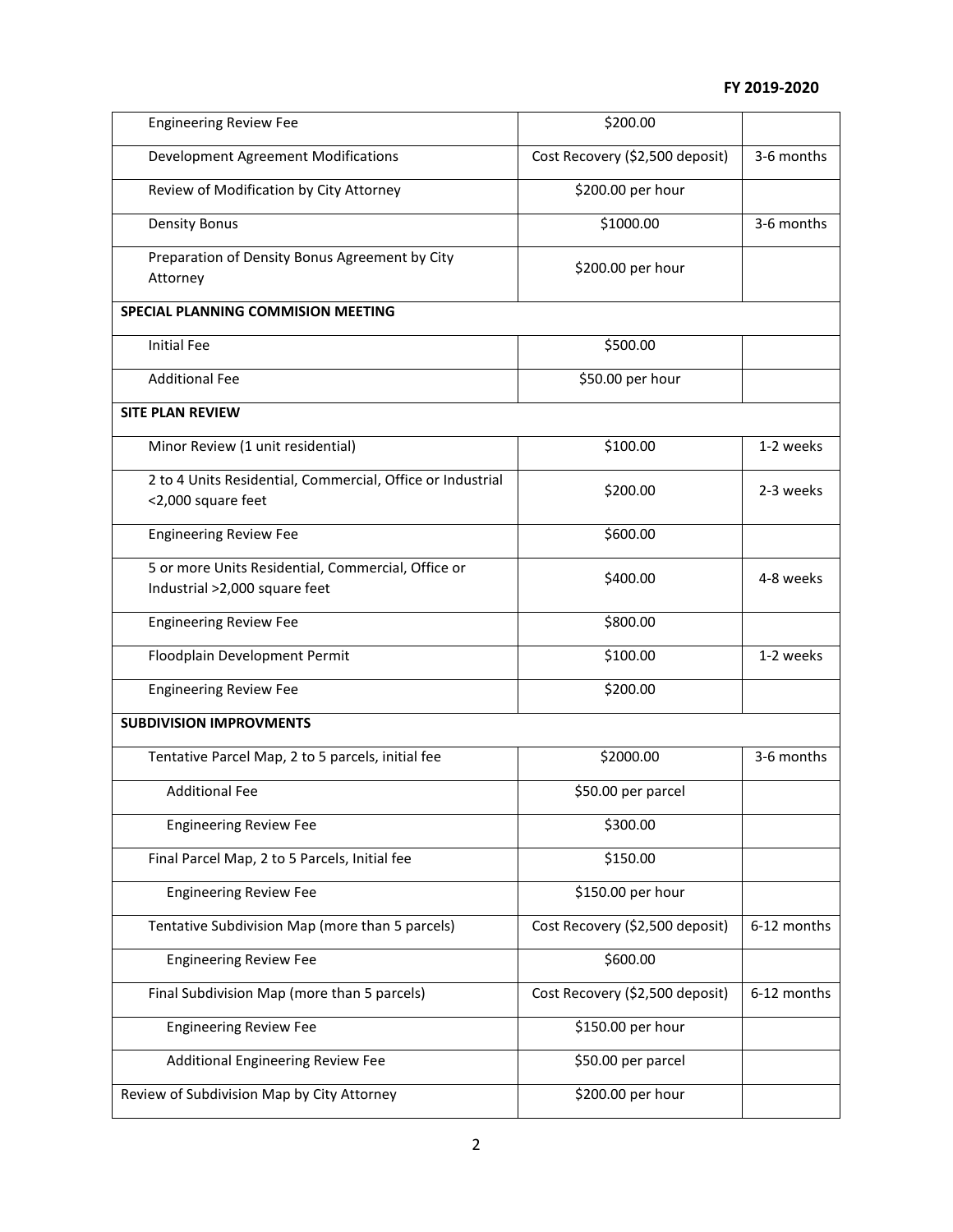| Reversion to Acreage                                                                                                                                                                                                                   | \$400.00                                                                                        |           |  |
|----------------------------------------------------------------------------------------------------------------------------------------------------------------------------------------------------------------------------------------|-------------------------------------------------------------------------------------------------|-----------|--|
| <b>Engineering Review Fee</b>                                                                                                                                                                                                          | \$300.00                                                                                        |           |  |
| <b>Boundary Line Adjustment</b>                                                                                                                                                                                                        | \$300.00                                                                                        | 3-6 weeks |  |
| <b>Engineering Review Fee</b>                                                                                                                                                                                                          | \$150.00 per hour                                                                               |           |  |
| Certificate of Compliance, initial fee                                                                                                                                                                                                 | \$300.00                                                                                        | 3-6 weeks |  |
| Additional Fee per each parcel additionally recognized                                                                                                                                                                                 | \$100.00                                                                                        |           |  |
| <b>Engineering Review Fee</b>                                                                                                                                                                                                          | \$100.00                                                                                        |           |  |
| Final or Parcel Map Extension of Time                                                                                                                                                                                                  | \$250.00                                                                                        |           |  |
| <b>Extension of Time</b>                                                                                                                                                                                                               | \$100.00                                                                                        |           |  |
| <b>APPEALS</b>                                                                                                                                                                                                                         |                                                                                                 |           |  |
| Appeal to Planning Commission                                                                                                                                                                                                          | \$200.00                                                                                        |           |  |
| Appeal to City Council                                                                                                                                                                                                                 | \$200.00                                                                                        |           |  |
| <b>ADDITIONAL PERMITS/FEES</b>                                                                                                                                                                                                         |                                                                                                 |           |  |
| Home Occupation Permit                                                                                                                                                                                                                 | \$50.00                                                                                         | 1-2 weeks |  |
| Family Day Care Home Permit                                                                                                                                                                                                            | \$75.00                                                                                         | 1-2 weeks |  |
| Sign Permit                                                                                                                                                                                                                            | \$50.00                                                                                         | 1-2 weeks |  |
| Vacant Commercial Building Registration Fees                                                                                                                                                                                           | \$100 1st year \$200 2nd year<br>\$1,000 3rd year \$2,000 4th year<br>and any subsequent years. |           |  |
| County Clerk Processing Fee                                                                                                                                                                                                            | \$50.00                                                                                         |           |  |
| <b>COPIES CDD DOCUMENTS</b>                                                                                                                                                                                                            |                                                                                                 |           |  |
| Maps                                                                                                                                                                                                                                   | \$30.00                                                                                         |           |  |
| <b>General Plan</b>                                                                                                                                                                                                                    | \$40.00                                                                                         |           |  |
| Zoning Ordinance                                                                                                                                                                                                                       | \$40.00                                                                                         |           |  |
| <b>Housing Element</b>                                                                                                                                                                                                                 | \$30.00                                                                                         |           |  |
| Bicycle and Pedestrian Specific Plan                                                                                                                                                                                                   | \$25.00                                                                                         |           |  |
| Baechtel Road-Railroad Ave Community Design Study                                                                                                                                                                                      | \$20.00                                                                                         |           |  |
| Note 1: For any planning application that must be referred to the Northwest Information Center at Sonoma<br>State University for a review of historical or archaeological resources, an additional fee of \$75.00 will be<br>required. |                                                                                                 |           |  |